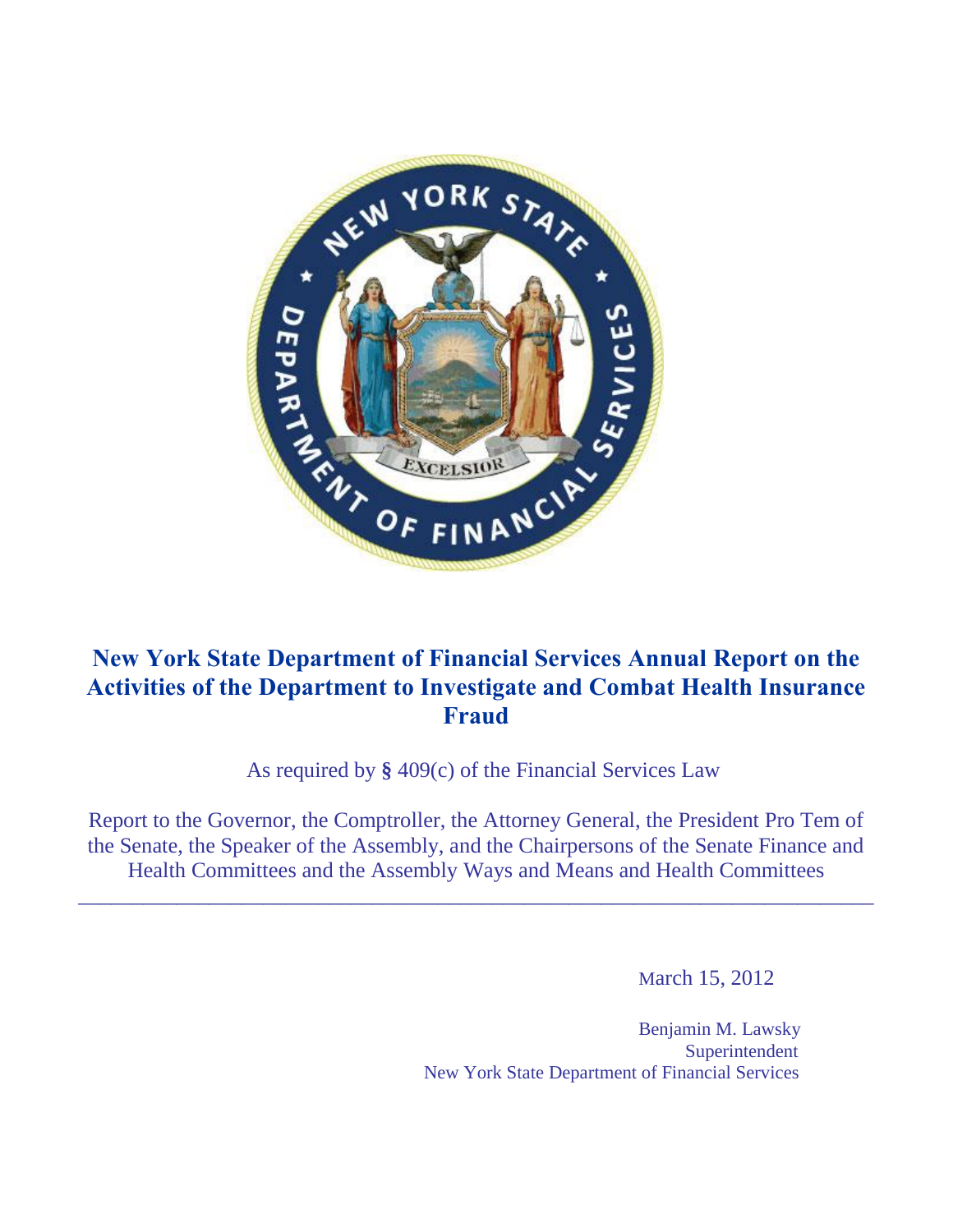

# NEW YORK STATE DEPARTMENT<sub>of</sub> FINANCIAL SERVICES

Andrew M. Cuomo Governor

Benjamin M. Lawsky Superintendent

March 15, 2012

Dear Governor Cuomo, Comptroller DiNapoli, Attorney General Schneiderman, President Pro Tem Skelos, Speaker Silver, Chairman DeFrancisco, Chairman Hannon, Chairman Farrell, and Chairman Gottfried:

On behalf of the Department of Financial Services ("the Department"), I hereby submit this report required by Section 409 (c) of the Financial Services Law summarizing the Department's activities to investigate and combat health insurance fraud.

As you will see, this report highlights the importance of fighting no-fault fraud. Reports of nofault fraud totaled 85 percent of health insurance fraud reports and more than half of reports of fraud of all types. In sum, it is the biggest single fraud issue faced by the Department.

That is why Governor Cuomo directed the Department to launch a statewide initiative to stop deceptive doctors and shut down medical mills that plague New York's no-fault insurance payment system and cost New Yorkers hundreds of millions of dollars in insurance costs.

The Department has also sent demands for information to 135 medical providers whose billing practices have raised concerns regarding possible no-fault fraud.

This report highlights some of the major investigations undertaken during 2011, including a number of investigations conducted jointly with fellow law enforcement agencies. These investigations resulted in the arrests and prosecutions of individuals whose schemes were responsible for millions of dollars of fraudulent claims to insurance companies. Overall, investigations by the Department led to 210 arrests for health care fraud in 2011.

In the coming year, the Department and its Financial Frauds and Consumer Protection Division (FFCPD) look forward to continuing to work closely with all our partners to aggressively combat health care fraud.

Respectfully submitted,

Benjamin M. Lawsky Superintendent of Financial Services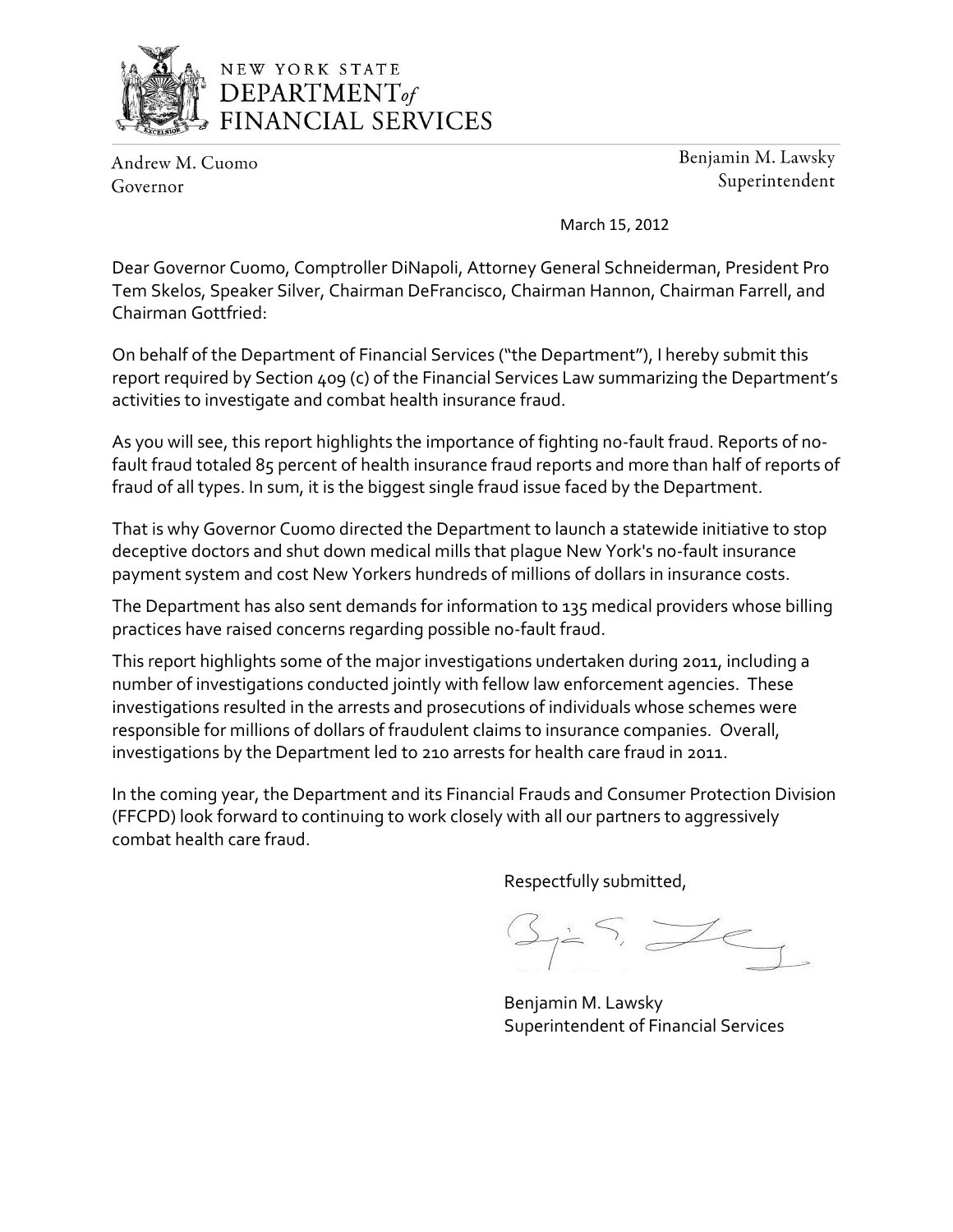|      |                                                                                                      | $\mathbf{1}$            |  |  |  |
|------|------------------------------------------------------------------------------------------------------|-------------------------|--|--|--|
|      |                                                                                                      | 1                       |  |  |  |
|      |                                                                                                      | $\overline{2}$          |  |  |  |
| I.   | The Department's Financial Frauds and Consumer Protection Division<br><b>Insurance Frauds Bureau</b> |                         |  |  |  |
|      | A. Merger of the Insurance and Banking Departments                                                   | 3                       |  |  |  |
|      |                                                                                                      | 3                       |  |  |  |
|      |                                                                                                      | 3                       |  |  |  |
|      |                                                                                                      | $\overline{\mathbf{4}}$ |  |  |  |
|      |                                                                                                      | $\overline{\mathbf{4}}$ |  |  |  |
| II.  | <b>Collaborative Efforts to Combat Health Care Fraud</b>                                             |                         |  |  |  |
|      | A. Drug Enforcement Admin Tactical Diversion Task Force                                              | 6                       |  |  |  |
|      |                                                                                                      | 7                       |  |  |  |
|      | C. Western New York Health Care Fraud Task Force                                                     | 7                       |  |  |  |
|      |                                                                                                      | 7                       |  |  |  |
| III. | <b>Reporting and Preventing Insurance Fraud</b>                                                      |                         |  |  |  |
|      |                                                                                                      | 7                       |  |  |  |
|      | B. Compliance with 409 of the Insurance Law                                                          | 9                       |  |  |  |
|      | C. Fraud Prevention Plan Requirements                                                                | 9                       |  |  |  |
|      |                                                                                                      | 10                      |  |  |  |
|      |                                                                                                      | 10                      |  |  |  |
| IV.  | <b>The Year in Review</b>                                                                            |                         |  |  |  |
|      |                                                                                                      | 10                      |  |  |  |
|      |                                                                                                      | 15                      |  |  |  |
|      |                                                                                                      | 16                      |  |  |  |
|      |                                                                                                      | 18                      |  |  |  |
|      |                                                                                                      |                         |  |  |  |

# **Table of Contents**

 **Page**

# **Graphs**

| 1. Number of Suspected Fraud Reports vs. Number of Suspected |   |
|--------------------------------------------------------------|---|
|                                                              | 5 |
| 2. Number of Suspected Health Care Fraud Reports vs. Number  |   |
| of Suspected No-Fault Fraud Reports -- 2007-2011             |   |
| 3. Number of Health Care Fraud Reports Received – 2011       | 8 |
| 4. Number of Health Care Fraud Cases Opened – 2011           | 8 |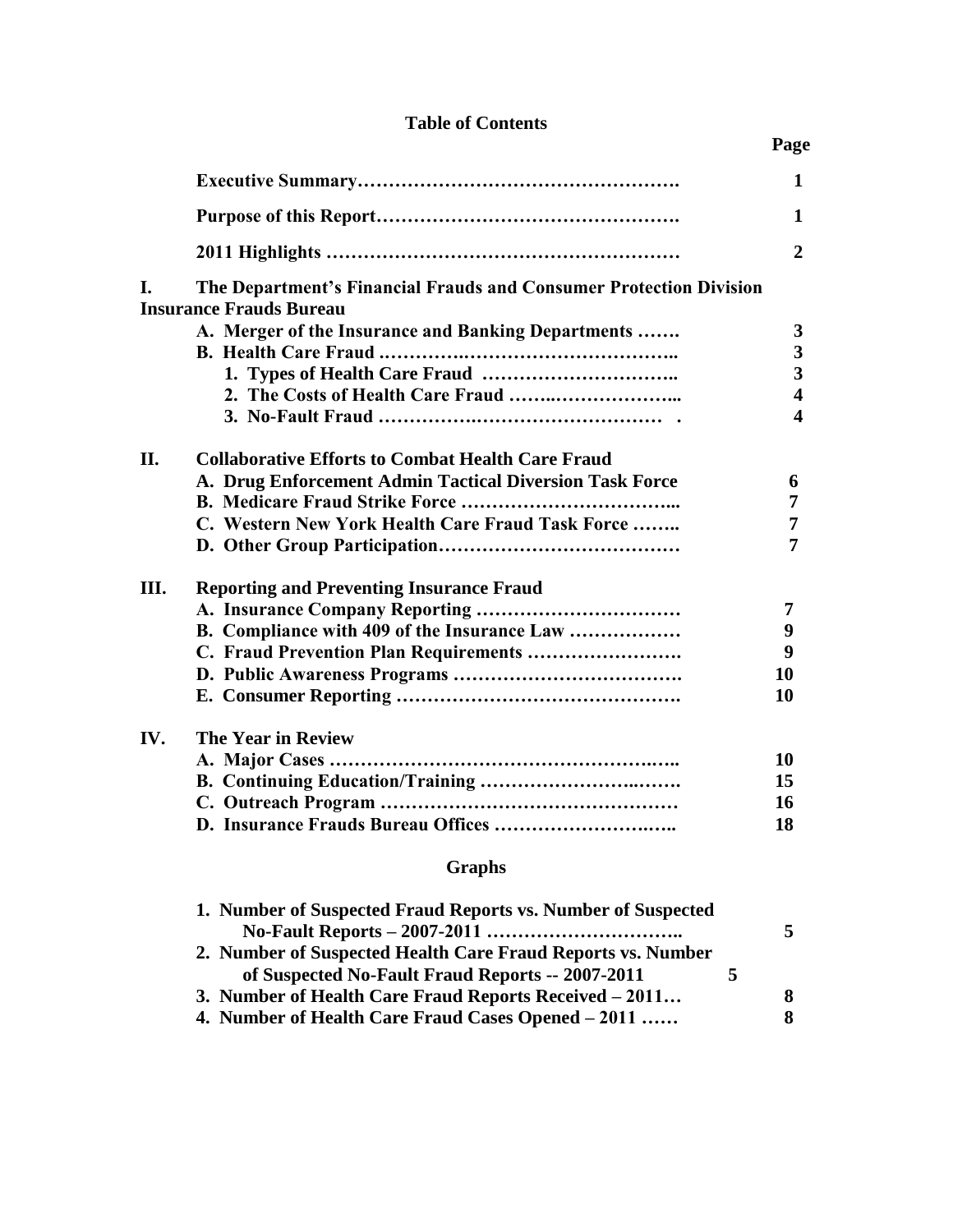## EXECUTIVE SUMMARY

Through the enactment of the Financial Services Law, the Banking and Insurance Departments were merged into a single Department of Financial Services ("DFS") which began operating on October 3, 2011. The merger was proposed as a way to establish a single regulatory agency with a broad overview of the entire range of financial services, as well as to capitalize on efficiencies through government restructuring. To that end, DFS is tasked with consolidating regulatory and non-regulatory functions and working to identify ways to become a more efficient and effective regulator. The Financial Services Law created a new Financial Frauds and Consumer Protection Division, which includes the Insurance Frauds Bureau of the former Insurance Department.

This report, required under Section 409(c) of the Financial Services Law, summarizes the activities of the Department in combating health insurance fraud during 2011.

## PURPOSE OF THIS REPORT

Fin. Serv. L. § 409(c) provides:

No later than March fifteenth of each year, beginning in two thousand twelve, the superintendent shall furnish to the governor, the state comptroller, the attorney general, the temporary president of the senate, the speaker of the assembly, the chairpersons of the senate finance and health committees, and the assembly ways and means and health committees, a report summarizing the department's activities to investigate and combat health insurance fraud including information regarding referrals received, investigations initiated, investigations completed, and any other material necessary or desirable to evaluate the department's efforts.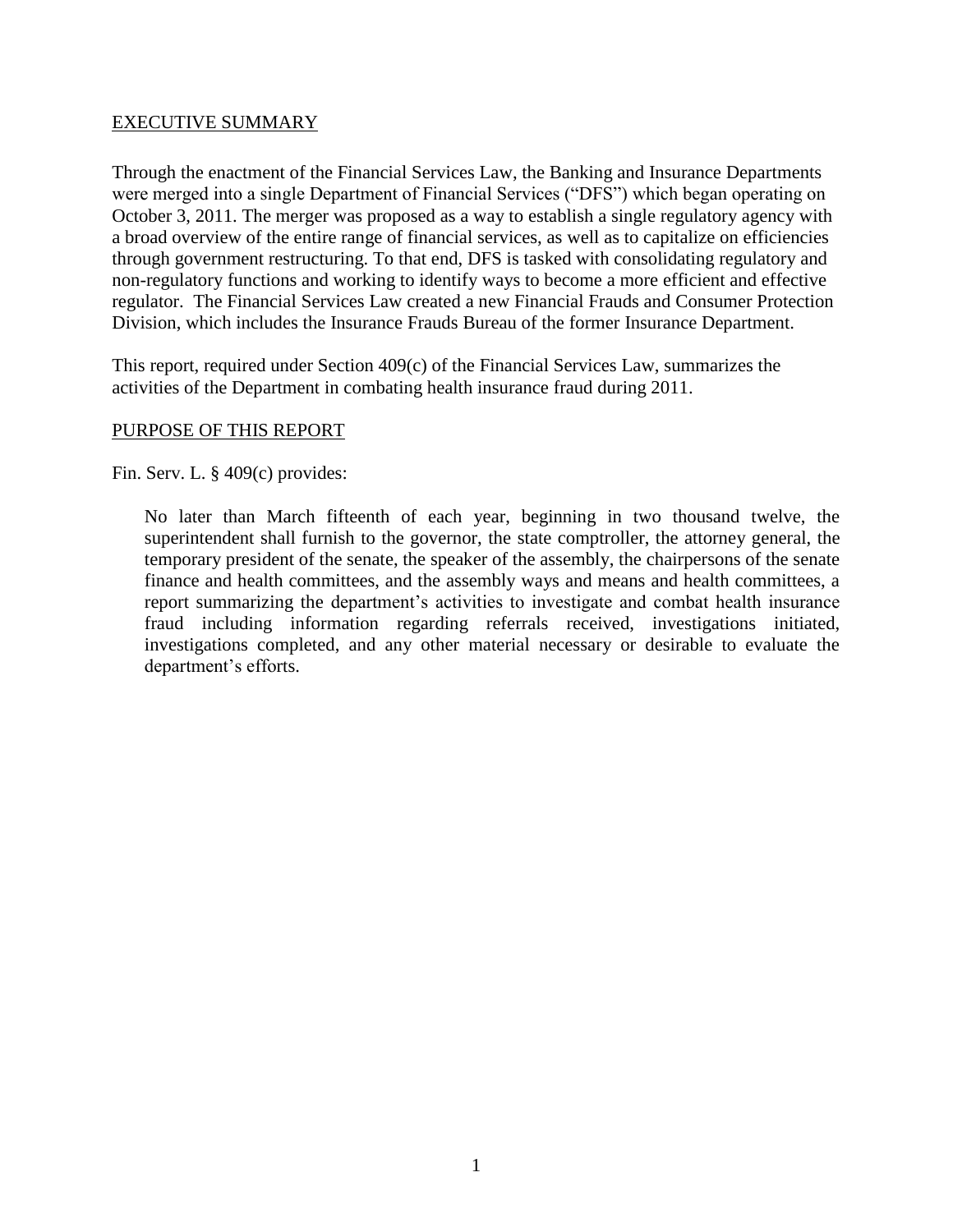# **Health Care Fraud 2011 Highlights**

- Effective October 3, 2011, the New York State Insurance Department and the New York State Banking Department merged into a new agency – the Department of Financial Services (DFS).
- DFS's Financial Frauds and Consumer Protection Division's (FFCPD) Criminal Investigations Unit includes what was the Insurance Frauds Bureau, which had been part of the Insurance Department.
- The Department's FFCPD investigates and combats health care fraud, which includes three major types of insurance: accident and health, private disability and no-fault.
- Health care fraud investigations conducted by the Department resulted in 210 arrests, up 32 percent from the 159 arrests in 2010.
- The Department received 14,033 reports of suspected health care fraud including 1,915 involving accident and health insurance, 144 involving disability insurance and 11,974 involving no-fault.
- Reports of suspected no-fault fraud accounted for 51% of a total of 23,422 reports of all types of fraud received during the year.
- The Department's FFCPD and other members of the Drug Enforcement Administration Tactical Diversion Task Force made 47 arrests in 18 investigations.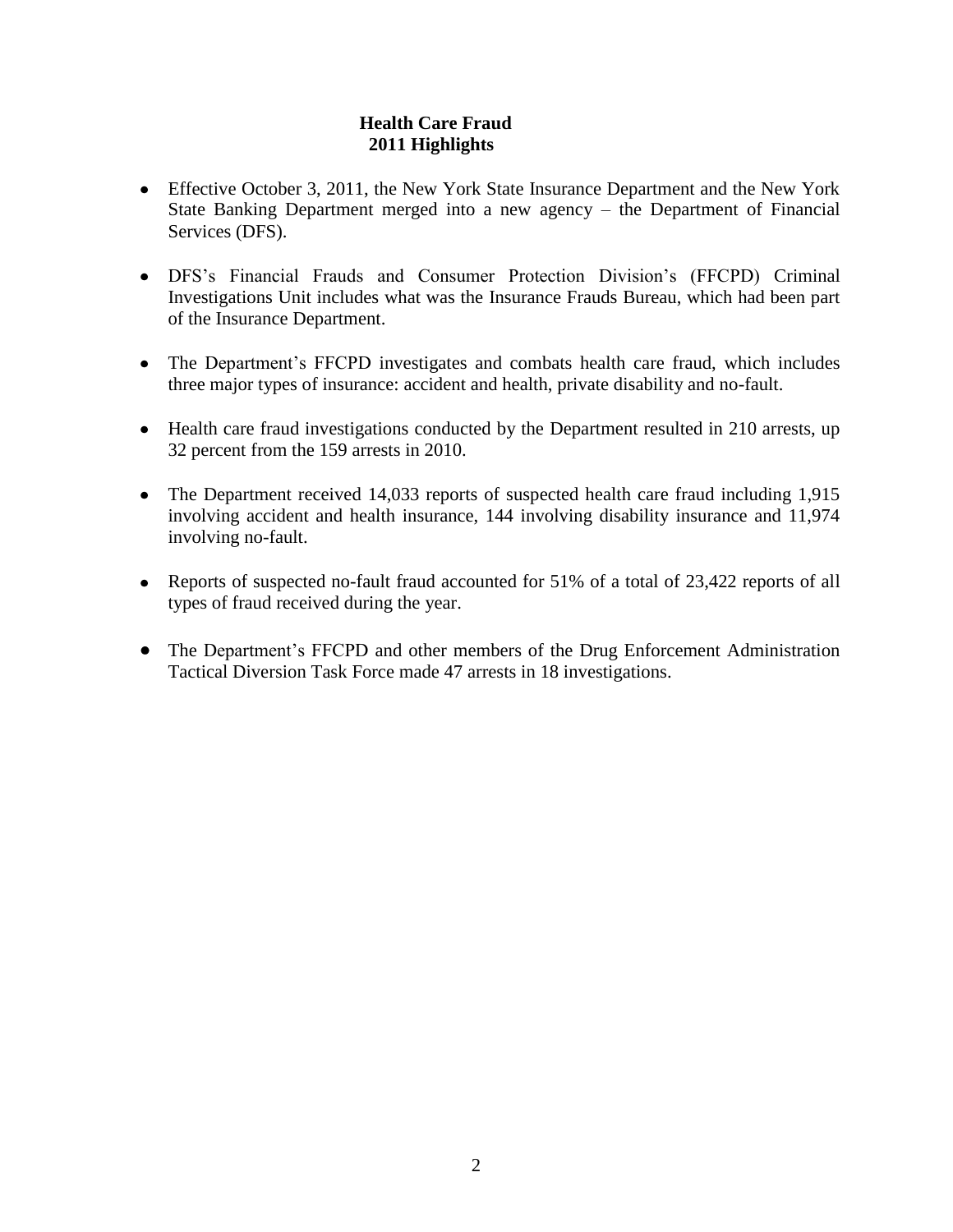## **I. Insurance Frauds and the Departmental of Financial Services**

## **A. Merger of the Insurance and Banking Departments**

Governor Andrew Cuomo announced his plan to create the Department of Financial Services (DFS) by merging the New York State Insurance Department and the New York State Banking Department in his 2011 State of the State address. The new Department is designed to better regulate modern financial services organizations. By combining the Insurance and Banking Departments into a unified financial regulator, the new Department of Financial Services will be a more efficient, modern, and comprehensive regulator of the financial sector.

Superintendent of Financial Services Benjamin M. Lawsky set the mission and announced the structure for the Department. He summarized the three main goals of the DFS to be "keeping New York on the cutting edge as the financial capital of the world, protecting consumers better than ever before, and serving as a model of efficient government." Superintendent Lawsky described the structure of the new Department's five main divisions: The Insurance Division; the Banking Division; the Financial Frauds and Consumer Protection Division; the Real Estate Division; and the Capital Markets Division.



The Department's new Financial Frauds and Consumer Protection Division is headquartered in New York City, with an office in Mineola and five offices across the upstate region: Albany, Syracuse, Rochester, Buffalo and Oneonta. The Department has a longstanding commitment to combating insurance fraud. That commitment will continue and the Department will strive to serve the people of New York State with dedication, professionalism and distinction.

## **B. Health Care Fraud<sup>1</sup>**

 $\overline{a}$ 

The Department investigates insurance fraud, including health care fraud, throughout New York State. Health care fraud involves three major types of insurance: accident and health, private disability and no-fault.

## **1. Types of Health Care Fraud**

Department investigators work closely with the insurance industry and law enforcement agencies on the federal, state and local levels to combat health care fraud schemes. Such schemes increase insurance premiums for all consumers.

 $<sup>1</sup>$  The other areas of insurance fraud that the Department investigates are discussed in a separate report entitled "The</sup> New York State Department of Financial Services Report on the Activities of the Financial Frauds and Consumer Protection Division" as required by Section 409(b) of the Financial Services Law.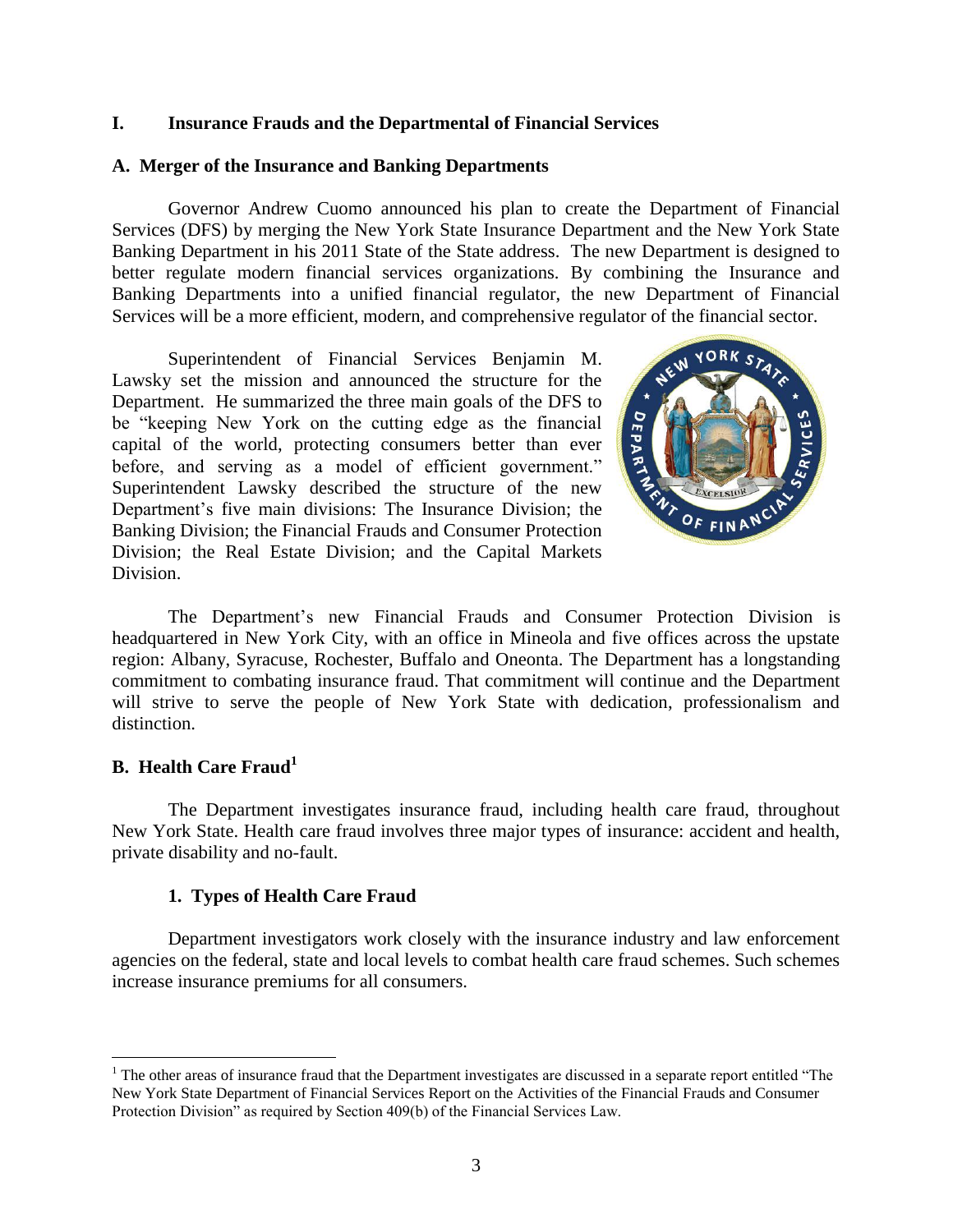The following are some of the more common types of health care fraud.

- Pharmaceutical fraud;
- Billing for services that were never rendered;
- Billing for more expensive procedures than were actually provided, commonly known as upcoding;
- Performing medically unnecessary treatments and expensive diagnostic tests for the purpose of generating insurance payments;
- Misrepresenting non-covered treatments as medically necessary covered treatments, e.g., cosmetic nose surgery billed as deviated septum repairs;
- Unbundling, i.e., billing as if each step of a procedure were a separate procedure;
- Staging/causing auto accidents;
- Filing no-fault claims for nonexistent injuries;
- Filing false or exaggerated medical disability claims;
- Staging fake slip-and-fall accidents; and
- Accepting kickbacks for patient referrals.

A review of health care fraud reports received by the Department in 2011 showed a year-toyear increase in allegations of pharmaceutical fraud and/or diversion of controlled substances, as did the incidence of medically unnecessary treatments and expensive diagnostic tests. Reports of other types of health care fraud, such as upcoding, billing for services not provided and filing nofault claims for nonexistent injuries, while abundant, remained steady during 2011.

## **2. The Costs of Health Care Fraud**

Health care fraud is a costly and pervasive drain on the national health care system. Though experts vary in their estimates, all agree that the costs of health care fraud are exorbitant. According to the National Health Care Anti-Fraud Association (NHCAA), fraud wastes at least 3 percent of all health care spending each year and may waste as much as 10 percent. The NHCAA estimates that the financial losses due to health care fraud are in the tens of billions of dollars annually. Combating fraud and abuse helps rein in the escalating costs of health care in the United States.

## **3. No-Fault Fraud**

The number of suspected no-fault fraud reports received by the Department began to rise in 2007 and there were small year-to-year increases through 2009. Such reports declined in both 2010 and 2011, totaling 11,974 in the most recent year reported. In 2011, suspected no-fault fraud reports accounted for 51% of all fraud reports received by the Bureau.

The number of suspected no-fault fraud reports made up 85% of all health care fraud reports in 2011 and have accounted for upwards of 85% of total health care fraud reports since at least 2007.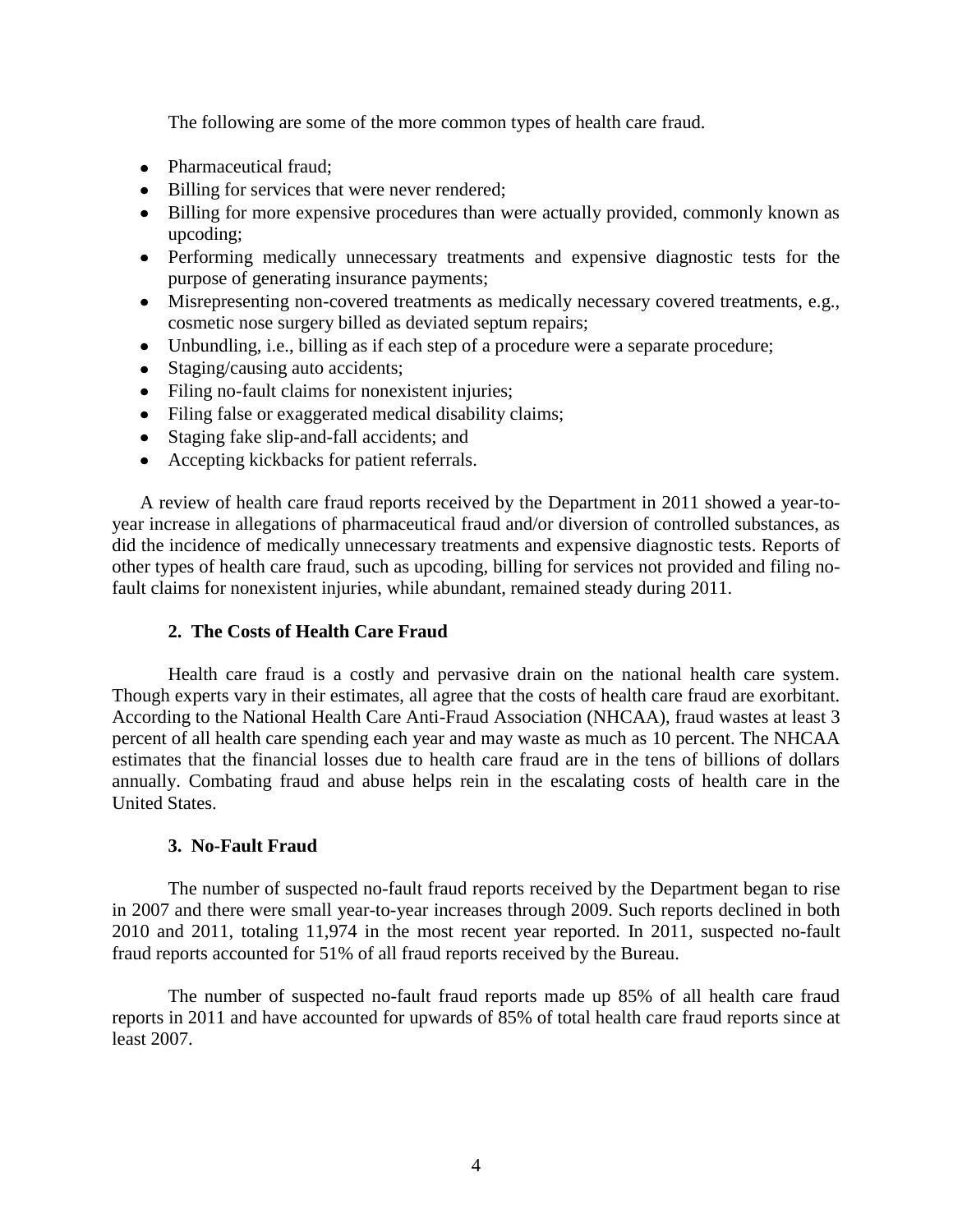



Graph 2



New Yorkers pay 53% more than the national average for auto insurance premiums, making the State the fourth most expensive for such costs. Combating no-fault fraud is an essential component in mitigating these significant costs, and the Department is committed to rooting out and preventing no-fault fraud and all other types of health insurance fraud.

The Department will continue to take an aggressive proactive approach with regard to its efforts to combat no-fault insurance fraud. No-fault fraud is often perpetrated by complex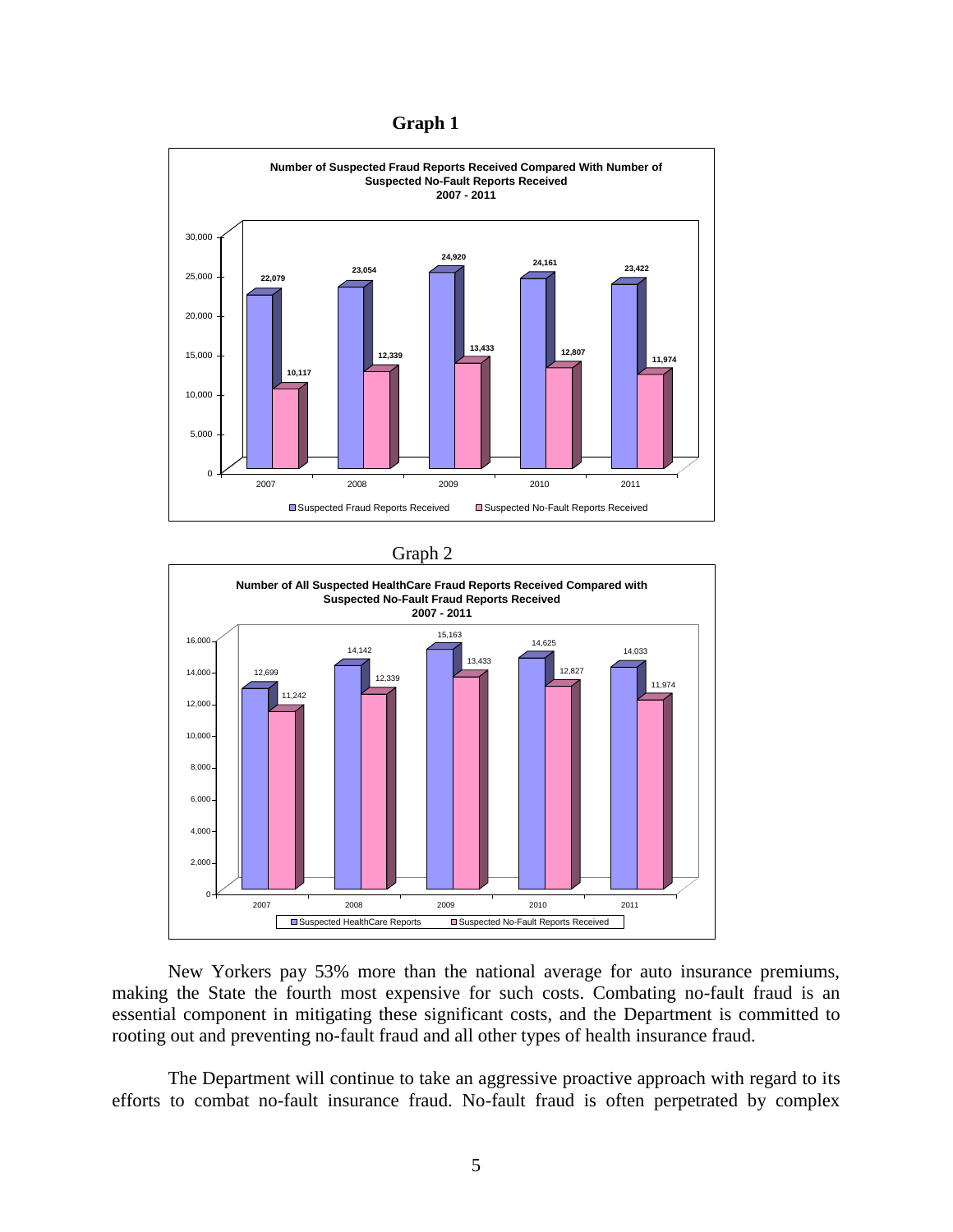enterprises that consist of corrupt medical providers and attorneys. Earlier this month, Governor Cuomo announced a statewide initiative to stop deceptive medical providers and shut down medical mills that plague New York's no-fault insurance payment system and cost New Yorkers hundreds of millions of dollars in insurance costs. The initiative has two parts: 1) the Department issued a new regulation that will enable it to ban medical providers who engage in fraudulent and deceptive practices as part of the no-fault system. The regulation implements a 2005 law that gives DFS the power to regulate medical provider participation in the no-fault system, and 2) as part of an ongoing investigation, the Department is sending letters to 135 medical providers, identified through audits as well as information from law enforcement and insurance companies, whose billing practices have raised concerns regarding possible no-fault fraud and demanding information regarding their corporate structures, payment requests, and their direct participation in the practice. Any provider who refuses to respond to the Department's letters may be banned from participating in the no-fault system.

## **II. Collaborative Efforts to Combat Health Care Fraud**

The FFCPD's Insurance Frauds Bureau is a member of several task forces and working groups designed to foster cooperation and communication among the many law enforcement agencies involved in combating health care fraud. Participation provides the opportunity to plan joint investigations, share information and hone investigative skills. To that end, several of the Bureau's investigators have been assigned to these groups and partner with other members in investigating cases involving health care fraud. Among the groups of which the Bureau is a member are the following:

- Western New York Health Care Fraud Task Force
- Central New York Health Care Fraud Working Group
- FBI/U.S. Attorney Health Care Fraud Working Group
- FBI New York Health Care Fraud Task Force
- National Insurance Crime Bureau Medical Working Groups
- Medicare Fraud Strike Force
- Drug Enforcement Administration Tactical Diversion Task Force (Upstate/Downstate)

## **A. Drug Enforcement Administration Tactical Diversion Task Force**

The FFCPD's Insurance Frauds Bureau has been a member of the Albany-based Drug Enforcement Administration Tactical Diversion Task Force (UTDTF) since February 2011 when an investigator was assigned to work side-by-side with the Task Force's other members. The Task Force investigates organized drug diversion schemes, "doctor shopping" and forgery of controlled substance prescriptions. The Task Force made 47 arrests as a result of the successful investigation of 18 cases in 2011. Due to the success of the UTDTF, Frauds Bureau recently joined a similar task force in the downstate area that is focused on the same problem.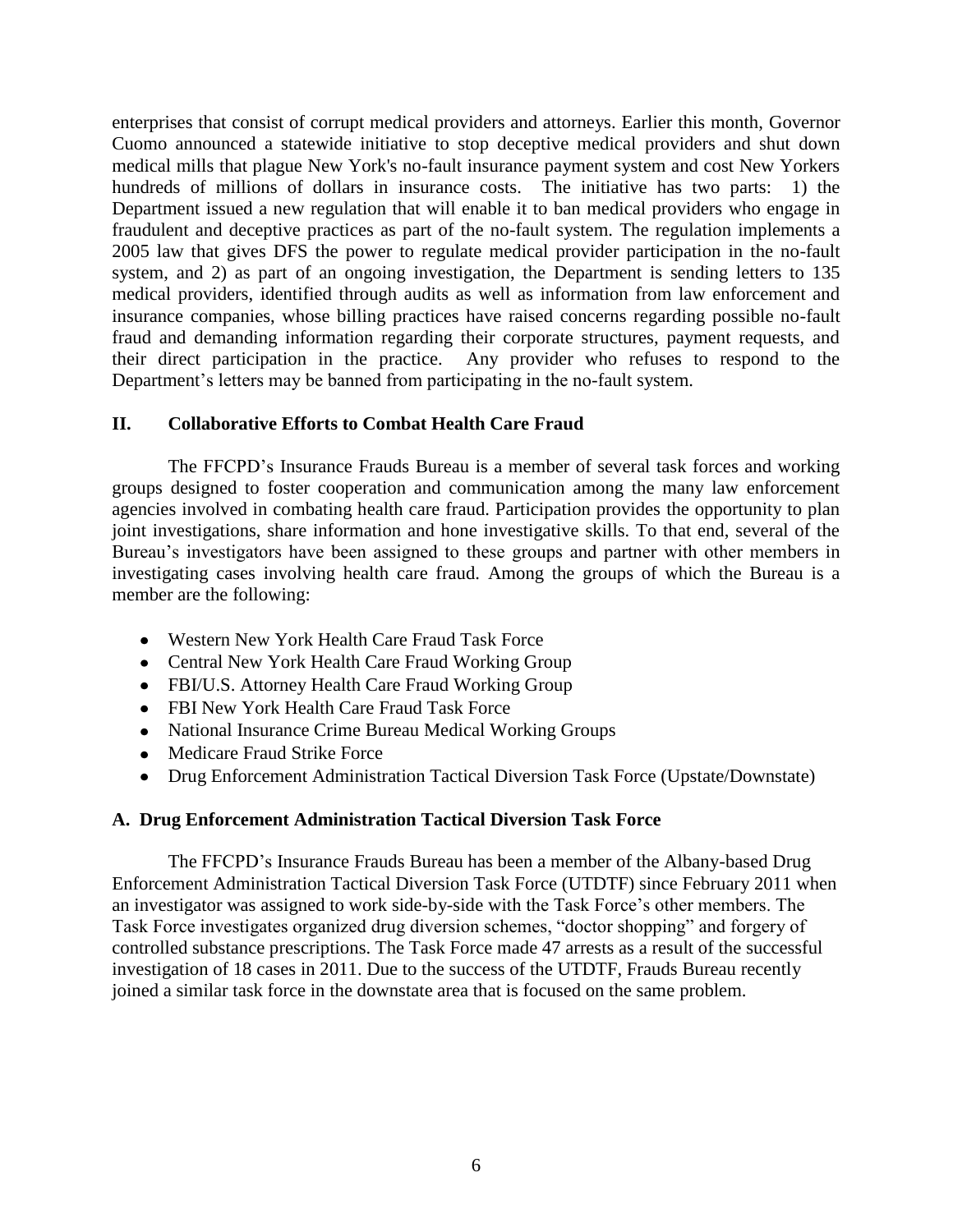#### **B. Medicare Fraud Strike Force**

The Medicare Fraud Strike Force, coordinated jointly by the Department of Justice and the Department of Health and Human Services, is a multi-agency team of federal, state and local law enforcement agencies that combats fraud by analyzing data and putting an increased focus on community policing. The Strike Force is part of the Health Care Fraud Prevention and Enforcement Action Team (HEAT), created in May 2009 to prevent and deter fraud and enforce current anti-fraud laws.

Since the inception of operations in March 2007, Strike Force operations in nine cities, including New York, have charged more than 1,140 defendants who collectively fraudulently billed the Medicare program for more than \$2.9 billion. Moreover, the HHS Centers for Medicare and Medicaid Services, working in conjunction with its Office of the Inspector General, are taking steps to increase accountability and decrease the presence of fraudulent providers.

#### **C. Western New York Health Care Fraud Task Force**

The Western New York Health Care Fraud Task Force works closely with state and local law enforcement agencies and the insurance industry to combat widespread fraud in the health care industry. In addition to the FFCPD's Insurance Frauds Bureau, Task Force members include the FBI, the U.S. Department of Health and Human Services' Office of the Inspector General, the IRS, and the U.S. Postal Service, among others. Investigations by the Task Force led to convictions and sentencing in two cases in 2011. In one case, a Buffalo podiatrist was sentenced to six months in federal prison, one year of supervised release and restitution of \$36,869 after pleading guilty to one count of theft in connection with health care fraud. In the second case, an Orleans County pediatrician was sentenced to five years' probation, 200 hours of community service and \$260,877 in restitution. He received free vaccines meant for Medicaid patients, dispensed them to non-Medicaid patients and billed their private insurers. Both cases are summarized in Section IV. A of this Report.

#### **D. Other Group Participation**

The Bureau also actively participates in the FBI New York Health Care Fraud Task Force, the National Insurance Crime Bureau Medical Working Group and the Central New York Health Care Fraud Working Group. Participation provides the opportunity for studying trends, planning strategies and conducting joint investigations.

#### **III. Reporting and Preventing Insurance Fraud**

#### **A. Insurance Company Reporting**

Insurers are required by Section 405 of the Insurance Law to report suspected fraud to the Department. The Department has a Web-based Case Management System, known as FCMS, that allows insurers to submit reports of suspected fraud electronically. The system has been fully operational since the first quarter of 2007. In 2011, approximately 93 percent of the 23,422 fraud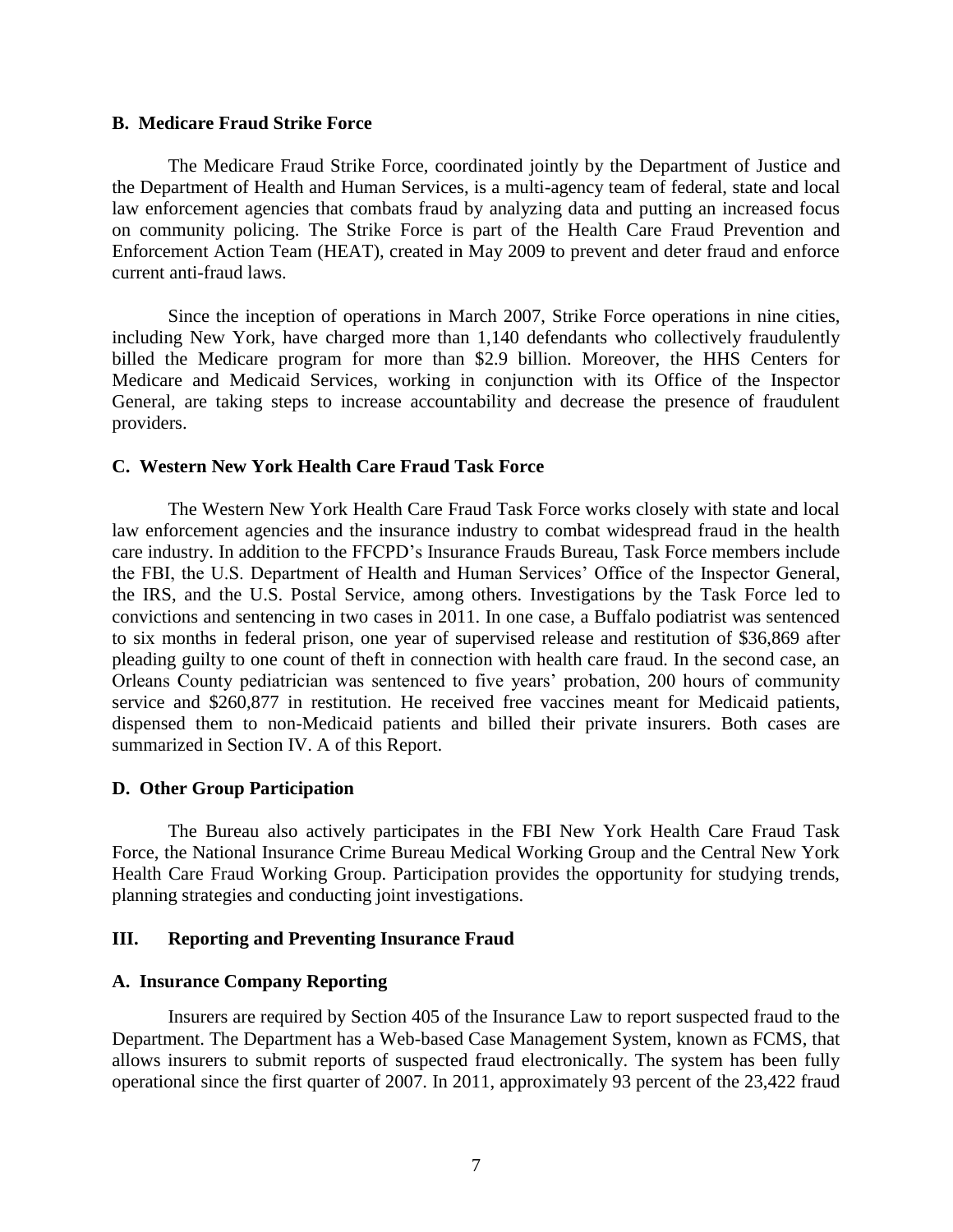reports received by the Department were transmitted electronically and received remotely from insurers. Insurers have access to FCMS through the Department's portal using secure accounts.

The Department received 14,033 reports of suspected health care fraud during 2011 – 1,915 involving accident and health insurance, 144 involving disability insurance and 11,974 involving no-fault. A total of 173 new health care fraud cases were opened for investigation. Of these, 72 involved accident and health, 13 involved disability and 88 involved no-fault. In contrast, of a total 170 new health care fraud cases opened in the prior year, 72 involved no-fault. (It should be noted that frequently multiple fraud reports can be linked to one case.) At the same time, investigations continued in numerous cases that were opened in prior years. Health care fraud investigations by the Department resulted in 210 arrests in 2011 compared to 159 arrests in 2010 - an increase of 32%.





 **Graph 4**

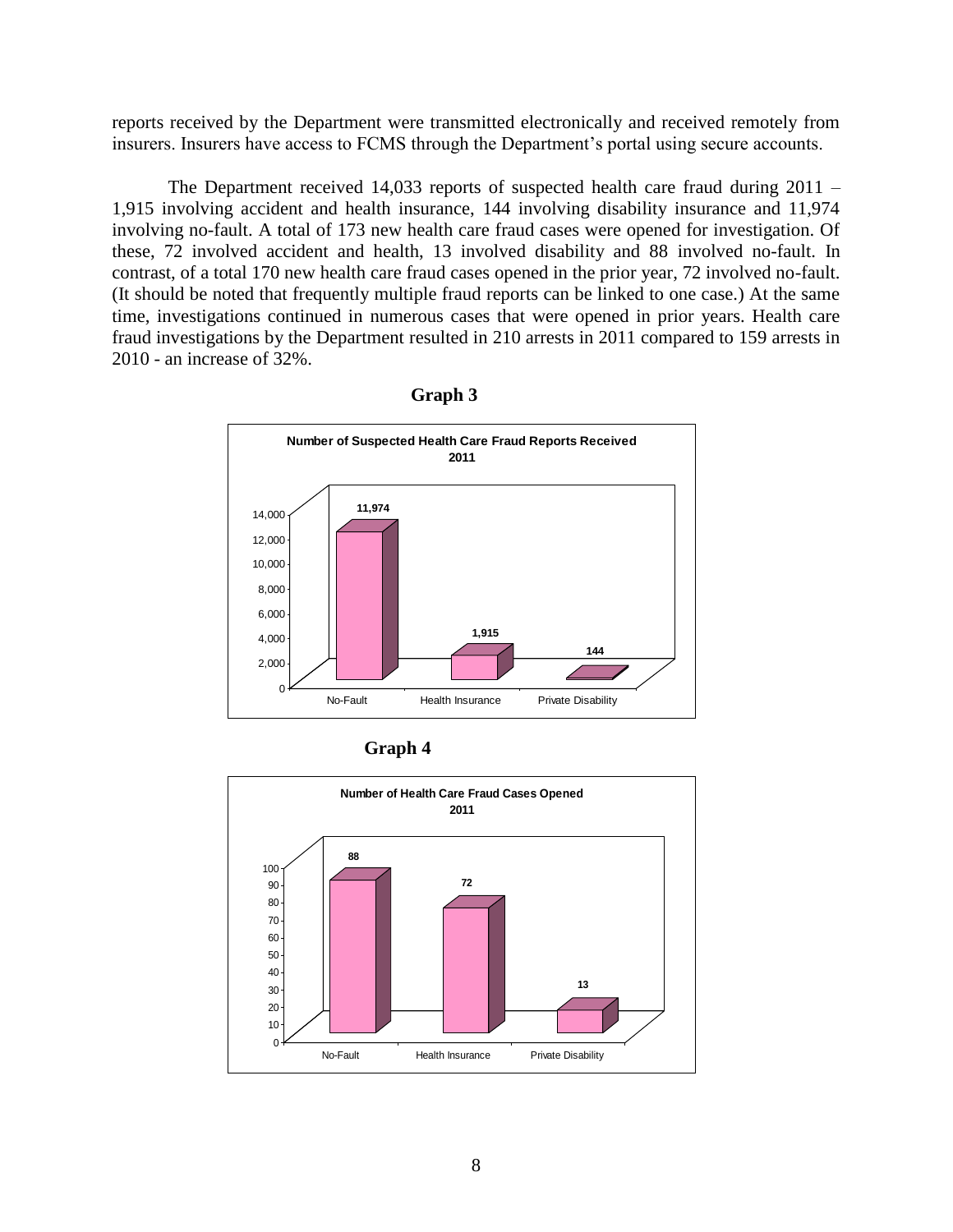## **B. Consumer Reporting**

Consumers are encouraged to report suspected fraud to the Department. The Bureau maintains a toll-free hotline to facilitate reporting. Once a report is received, an investigator will contact the caller for details maintained on a confidential basis. The Department recorded an average of 21 calls per week during 2011. The "Consumers" section on the Department's website also includes a link to a fraud report form and instructions for consumers to report fraud to the Department by mail or fax. The section is designed to help consumers recognize, report and combat insurance fraud.

## **IV. The Year in Review**

## **A. Major Cases in 2011**

Numerous health care fraud investigations were conducted during the past year. Some of these cases are summarized below.

- No **Treatment:** In February, a Manhattan podiatrist was charged with stealing more than \$100,000 from a health insurer by submitting claims for treatment that never occurred and asking patients to lie to investigators. He is accused of using patient information of at least five persons to submit claims to CIGNA Insurance Company. In two instances, the defendant allegedly accepted payment for claims he filed on behalf of patients, one of whom was in Europe and the other at Disney World when the treatment purportedly was provided. CIGNA paid out a total of \$100,671 on the fraudulent claims. An investigation by the Department led to the arrest.
- **Probation and Restitution:** In March, an upstate resident was sentenced to three years' probation and ordered to pay \$33,000 in restitution. Following an auto accident, he received prescriptions for medications through his no-fault insurance coverage. He submitted the receipts to Selective Insurance Company for reimbursement with an altered bill indicating that he had paid the entire cost of the medications. An investigation uncovered evidence that Medicaid had paid for the prescriptions, with the exception of his co-payments that ranged from \$.50 to \$6, the only out-of-pocket expenses the defendant incurred.
- **Forged Prescriptions:** An investigation resulted in the arrest in March of a registered nurse in Nassau County for insurance fraud. The defendant had 17 prescriptions for controlled substances filled at various local pharmacies under her health insurance plan. Records from three of the pharmacies showed that the defendant had picked up the prescriptions. Numerous physicians purportedly wrote the prescriptions, however, the physicians in question informed investigators that the prescriptions were forged. As a result of the fraud, the defendant's insurance plan paid the pharmacies \$10,679 for forged prescriptions.
- Fraudulent Billing: A Yonkers medical billing clerk was employed by a doctor who also treated her as a patient. The investigation found that, during the first half of 2008, the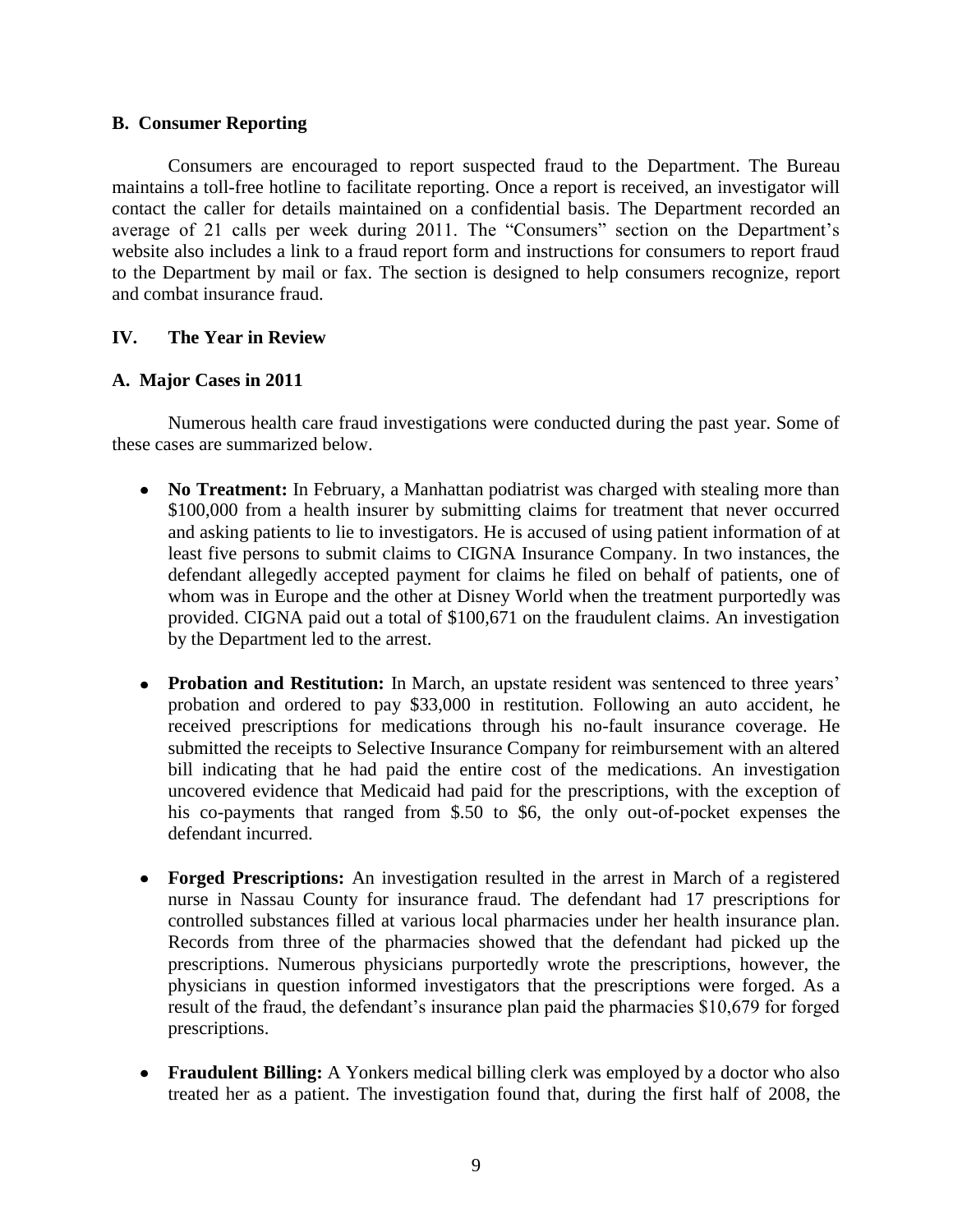clerk had submitted 20 claims totaling \$52,200 for services that were not provided to her and for visits that never took place. As a result, Nippon Life Insurance Company paid out \$28,326 on the fraudulent claims. The clerk was arrested in June on a charge of insurance fraud.

- **Phony Claims:** A pharmacist and his roommate were arrested in July and charged with insurance fraud as a result of an investigation. The pharmacist allegedly used the computer system at the Brooklyn drug store where he was employed to generate phony claims in the name of his roommate as if actual prescriptions had been written and filled. The roommate then submitted the phony claims to Medco Health Solutions, a pharmacy benefits management program, and obtained reimbursements of more than \$1 million.
- **Unqualified Participants:** A New York-licensed broker was charged with enrolling small business owners in Healthy New York, a state-sponsored health insurance plan, which they were not qualified to participate in. The broker allegedly helped the small business owners file applications to MVP Healthcare and charged them fees ranging from \$250 to \$1,000. The fraudulently obtained coverage resulted in MVP's payment of an estimated \$491,000 in medical and prescription drug claims and \$7,800 in commissions to the broker. The broker was arrested in July as a result of the investigation.
- **Stolen Prescription Pads:** A fourth suspect was charged with health care fraud in a  $\bullet$ continuing investigation led by the Department with the assistance of the U.S. Department of Health and Human Services' Office of the Inspector General. Evidence indicated that the suspect had stolen prescription pads from medical facilities, sold some of the pads and filled prescriptions for controlled substances with the remaining pads. He then sold the medications he had obtained illegally. A search warrant executed at his Bronx residence in September led to his arrest. Three other suspects in the case had previously been arrested in connection with a scheme to steal blank prescription pads, write prescriptions for controlled substances (*i.e.*, oxycodone), and have them filled. Search warrants were executed at the residences of those suspects in August based on evidence gathered during the investigation. The suspects were arrested in August and September for allegedly running a fraudulent prescription drug ring from their homes.
- **Claims-Handling Complaint:** A New York City man was arrested in September and charged with filing nine fraudulent claims for \$22,570 with Aetna Insurance Company for medical treatment he allegedly had not received. The investigation disclosed that a doctor who the man claimed had performed medical services in January 2010 had died in August 2009. Several other claims indicated treatment by another doctor at NYU Langone emergency room but investigators found that there was no such doctor associated with NYU and the State Education Department Office of the Professions had no record of a health care provider with the name provided on the suspect's claims. After filing the claims and before the investigation was initiated, the suspect wrote to the Superintendent of Insurance twice and spoke with him on one occasion to complain about Aetna's handling of his claims. Aetna paid \$11,256 on the nine claims.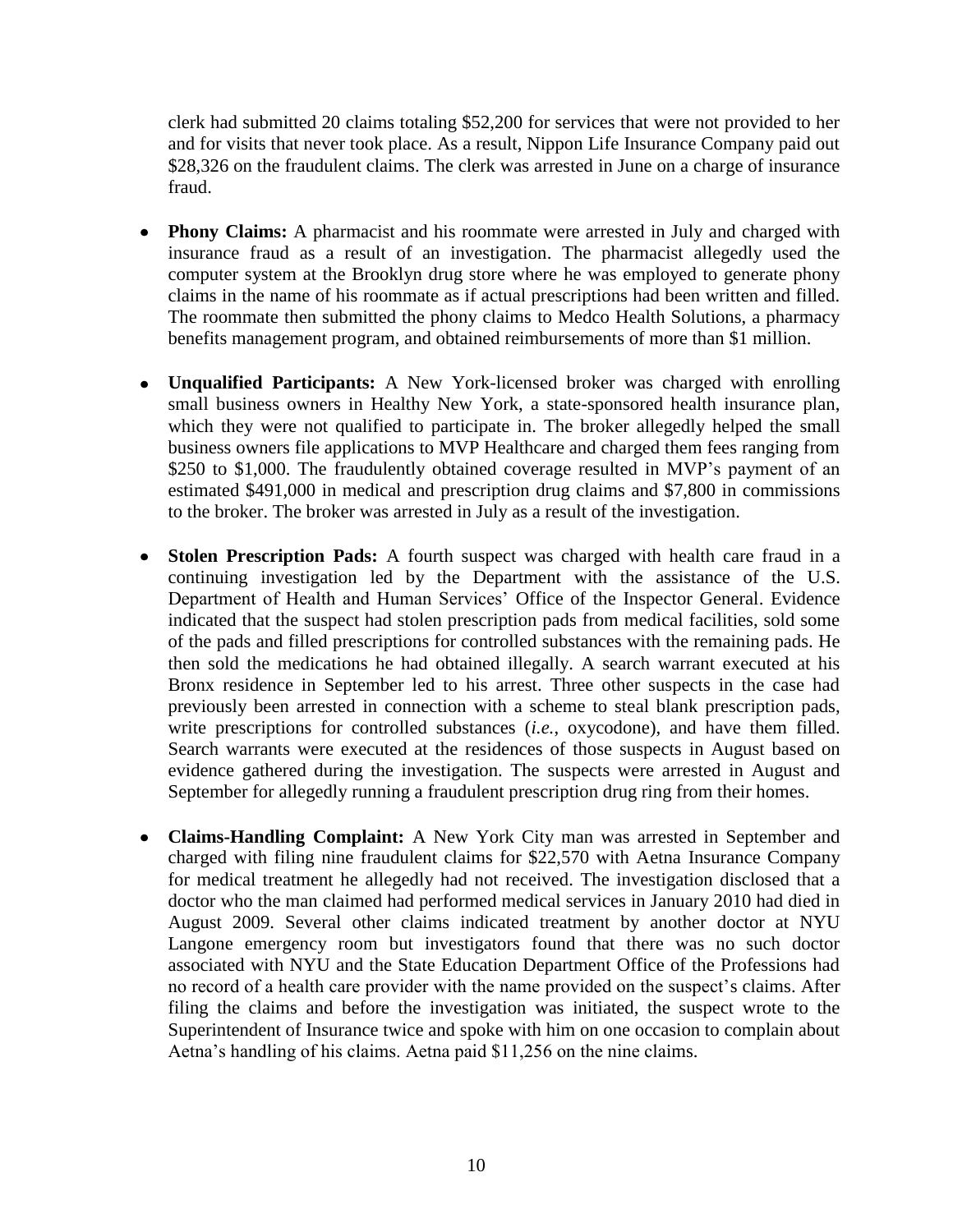- **Upcoding:** After pleading guilty to federal health care fraud in May, a chiropractor was sentenced in November to five years' probation and was ordered to pay \$199,999 in restitution to Excellus BlueCross BlueShield. From 2005 through 2009, he submitted more than \$200,000 in fraudulent claims to Excellus. In numerous instances he provided routine services but submitted claims for more expensive treatments, a practice known as upcoding. In other instances, he billed for services that he never provided and for visits that never occurred. His arrest was the result of an investigation conducted by Department investigators and the FBI.
- **Participation for Members Only:** A senior official of the Otsego County Chamber of Commerce was arrested for his participation in a fraudulent health insurance scheme. He enrolled New York City residents in the Chamber's health plan by maintaining that they were Chamber members and offering them lower rates than they would have paid for coverage in the New York City area. He enrolled other individuals outside of Otsego County in the Chamber's legitimate health plan after creating a nonexistent "associate member" designation for them. The enrollees were unaware that they had been fraudulently listed as Chamber members. The Department began its investigation after being contacted by MVP Health Care, which had noticed an unusual spike in new enrollments with many enrollees residing outside of Otsego County. After the scheme was discovered, the 400 New York City enrollees and 120 legitimate Otsego County enrollees lost their coverage. Coverage for the Otsego County enrollees subsequently was reinstated under a new plan. MVP lost more than \$135,000 in premiums, and paid more than \$654,000 in claims for medical treatments, plus \$285,000 for prescription drugs for the fraudulently enrolled members.
- **Operation Eye In The Sky:** Three drivers and five passengers were arrested in March for staging an accident in the Bronx in June 2010 and subsequently filing no-fault claims for nonexistent injuries. A video surveillance camera caught them circling the block and then setting up the three-car collision. After assessing the damage, the drivers returned to their cars and repeated the "accident" to cause more damage. They were treated for their alleged injuries at local Bronx medical clinics that billed insurers up to \$39,000. The three men told investigators that one of them stopped short, leaving no time for the other two to avoid hitting the stopped car. Evidence gathered during an investigation by the Department and the NYPD's Fraudulent Accident Investigations Squad indicated that the eight defendants were friends prior to the accident.
- **Prescribed For Herself**: A Rochester pharmacist was accused of prescribing medications for herself by calling prescriptions in to local pharmacies using the Drug Enforcement Administration numbers of two doctors, one of whom was her former husband. The prescriptions were then submitted electronically to Excellus Health Plan which paid out \$1,200 in reimbursements for the illegally prescribed drugs. The Rochester Office of the FBI requested the assistance of the Department in the investigation that led to the pharmacist's arrest in March.
- **Illegally Obtained Medications:** In March, agents from the FBI and the IRS asked the Department for assistance in an investigation that revealed that a Rochester attorney was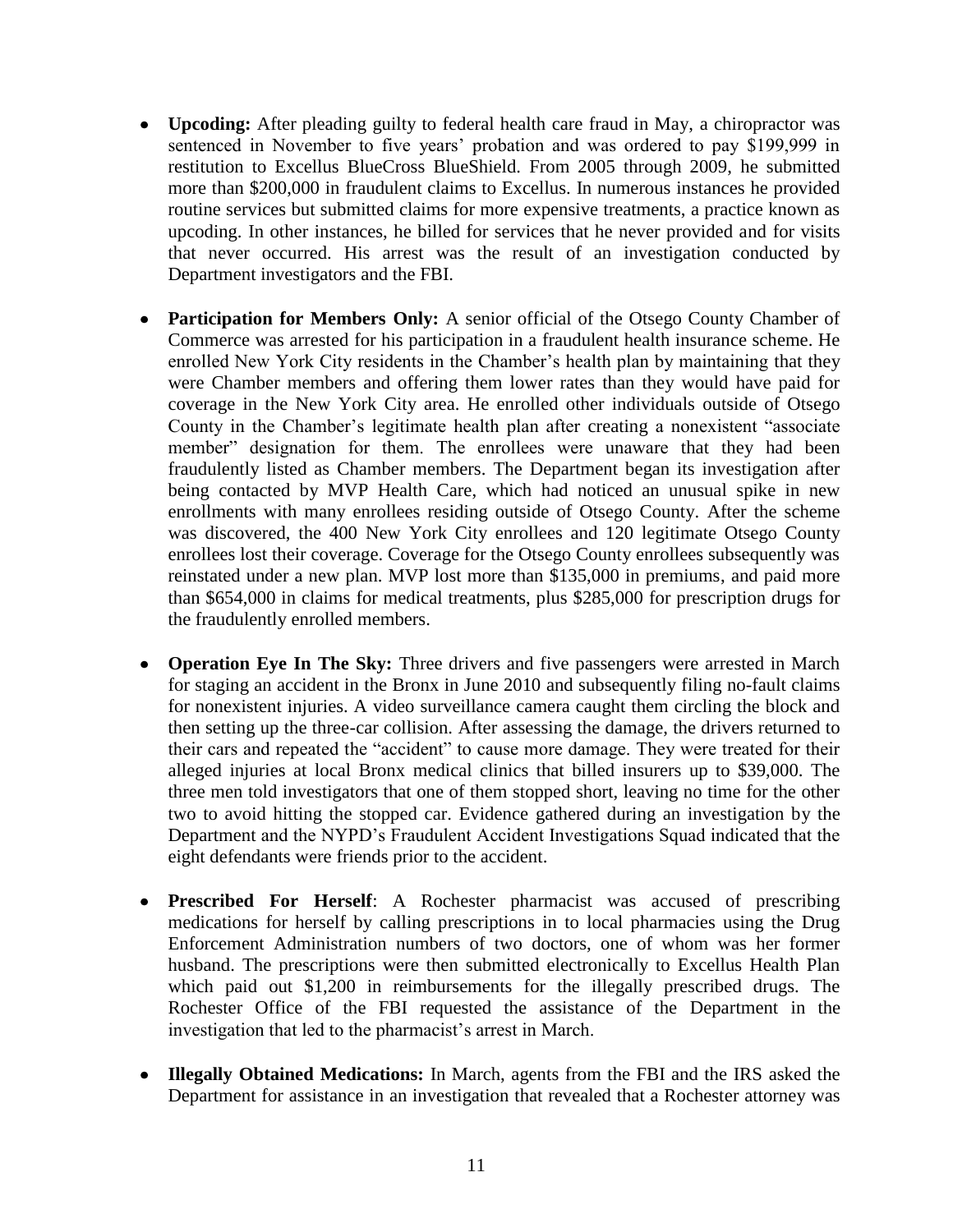receiving large quantities of prescription pain killers from a local doctor, although his medical records did not support the need for those medications. Over a five-year period, Excellus Health Plan paid out \$398,793 for the illegally obtained medications. Following a sealed federal grand jury indictment, a warrant was issued and the attorney was arrested in May and charged with health care fraud and related crimes.

- **Videotape Evidence:** A Bronx man who filed a no-fault application in September 2010 subsequently sought and received medical treatment for purported injuries. A review of a videotape of the accident scene, however, showed that the defendant was not involved in the accident and was not in proximity to any of the vehicles involved in the accident. As a result of the fraud, Liberty Mutual Insurance Company was billed more than \$20,000 for unnecessary medical treatment. Department investigators and the NYPD's Fraudulent Accident Investigations Squad conducted the investigation that led to the man's arrest in April.
- **Federal Prison Sentence and Restitution:** After pleading guilty to one misdemeanor count of theft in connection with health care fraud in January, a Buffalo podiatrist was sentenced in May to six months in federal prison and one year of supervised release, and was ordered to pay restitution of \$36,070 to Medicare and \$799 to Univera Healthcare. He had been charged with 28 counts of health care fraud in January 2009 and subsequently admitted that in April 2005 he submitted a claim to Medicare falsely stating that he had performed a procedure called a "wedge excision." He was originally charged with repeatedly billing Medicare and private insurers for expensive treatments when he was actually providing only routine foot care. The investigation that led to his arrest was conducted by the Western New York Health Care Fraud Task Force, of which the FFCPD's Frauds Bureau is a member.
- **Sting Operation Nets "Runner":** As a result of an undercover sting operation conducted by the Department and the Suffolk County Insurance Crime Bureau, a known "runner" was arrested in May and charged with computer trespass. The defendant allegedly paid two employees at a hospital in Bay Shore for patient file information. He then contacted the patients and steered them to specific attorneys and medical clinics in an insurance fraud scheme. The two hospital employees were arrested in February and also charged with computer trespass.
- **Podiatrist Sentenced:** After pleading guilty to grand larceny in March, an Orleans County pediatrician was sentenced in August to five years' probation and 200 hours of community service, and was ordered to pay \$260,877 in restitution (\$81,544 to insurers and \$179,333 to Medicaid). He had received free vaccines that were supposed to be dispensed to Medicaid patients; however, he used the vaccines for non-Medicaid patients and billed their private insurers. The investigation was conducted by the Western New York Health Care Fraud Task Force, of which the FFCPD's Insurance Frauds Bureau is a member.
- **No-Fault Fraud:** Twelve suspects were indicted for participating in a no-fault scheme. The indictment charged that they staged auto accidents to generate fraudulent billing for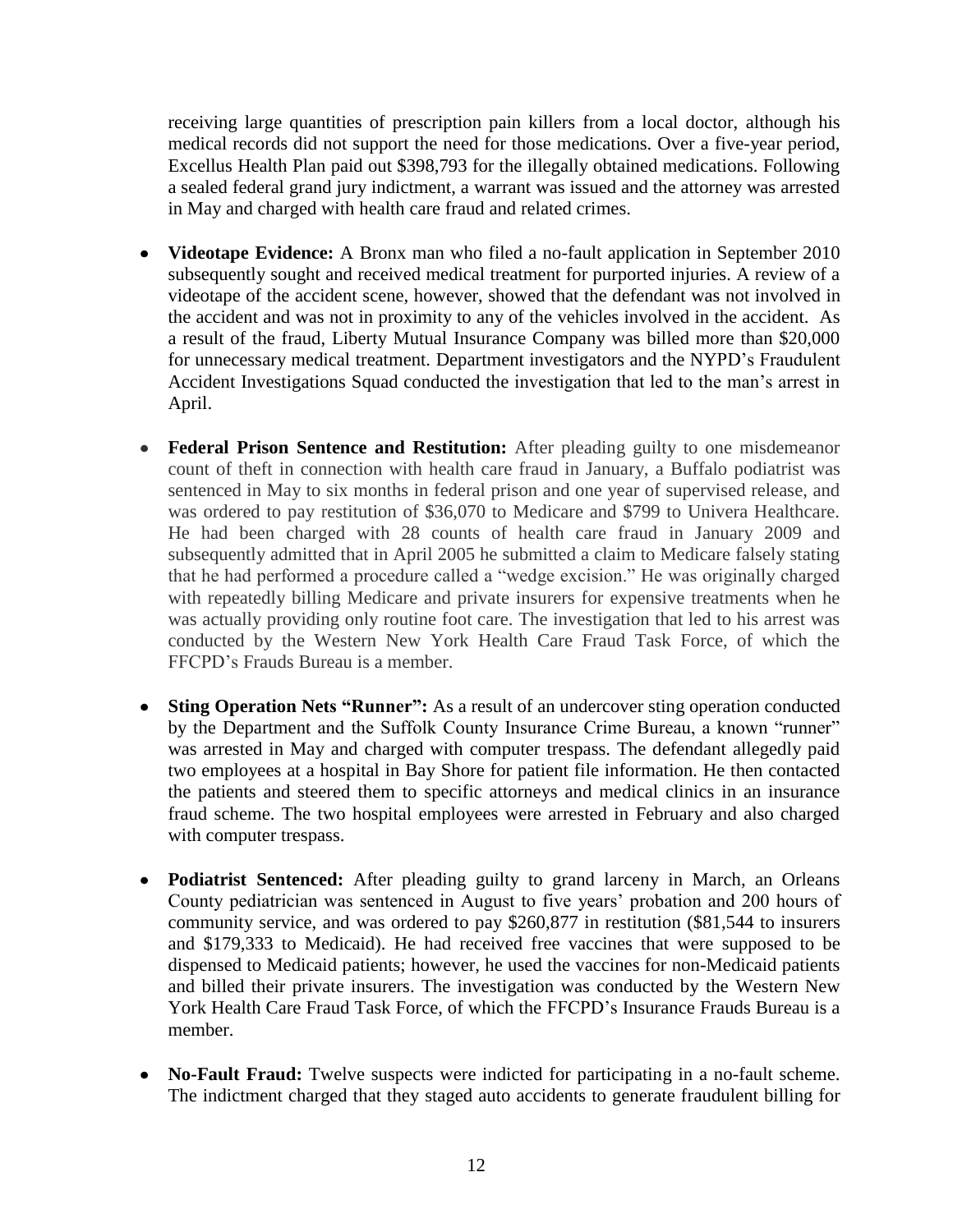unnecessary medical treatments and coached legitimate accident victims to exaggerate injuries. The suspects were accused of defrauding numerous insurers of more than \$45,000. The Department, the NYPD's Fraudulent Accident Investigations Squad, the Queens DA's Office and the SIUs of Progressive, GEICO and Safeco Insurance Companies collaborated on the investigation that led to the arrests.

- **No-Fault Fraud Mill:** Twenty-four defendants were charged with health care fraud for their participation in billing scams that defrauded insurers, Medicare and Medicaid out of millions of dollars. Twenty-two of the defendants were accused of causing no-fault insurers to pay out millions in reimbursements for medical treatment that was never provided or that was medically unnecessary. Two indictments charged doctors who allegedly faked ownership of medical clinics and concealed the fact that the true owners were not medical professionals. These "front" doctors, other health care providers and clinic employees caused fraudulent bills to be submitted to insurers. Charges were also brought against "runners" who were paid to recruit patients and patients who faked and exaggerated injuries from auto accidents. The patients allegedly were coached by clinic employees on how to describe their purported injuries to insurance companies. Another indictment named two operators of a medical supply company for allegedly forging doctors' signatures and prescriptions to support fraudulent billing to Medicare and Medicaid for durable medical equipment. The defendants each face a maximum sentence of 20 years in prison. Six search warrants were executed and ten accounts were frozen in connection with the investigation, which was conducted jointly by the Department, the Office of the U.S. Attorney for the Southern District, the FBI, the NYPD and U.S. Department of Health and Human Services.
- **Two Sentenced for Health Care Fraud:** An investigation by the Department investigators together with the FBI culminated in jail sentences and orders to pay restitution for two defendants for their parts in a scheme to defraud numerous medical insurance providers by submitting fraudulent claims. One woman was sentenced to six months and ordered to pay \$247,391 after having been arrested in 2003 and subsequently pleading guilty to one count of health care fraud. Her co-defendant in the scheme, who billed massages as physical therapy and billed for services not provided, was sentenced to 30 months and ordered to pay \$2.6 million. She had been arrested in 2003 and subsequently pled guilty to health care fraud and obstruction of justice.
- **60th Defendant Arrested:** An ongoing investigation into no-fault fraud led to the arrest of a Brooklyn man charged with larceny. He intentionally had crashed his vehicle into a bicycle to defraud Progressive Insurance Company. The defendant falsely reported the "accident" to Progressive, was treated for nonexistent injuries, and Progressive paid out more than \$2,000 for unnecessary medical treatment. The man is the  $60<sup>th</sup>$  defendant to be arrested in connection with this long-term investigation conducted by the Department and the NYPD's Fraudulent Accident Investigations Squad.
- **Services Not Rendered:** A joint investigation conducted by the Department and the New York State Office of Medicaid Fraud led to the November arrest of a Rochester optometrist for allegedly billing for services that he did not provide. The optometrist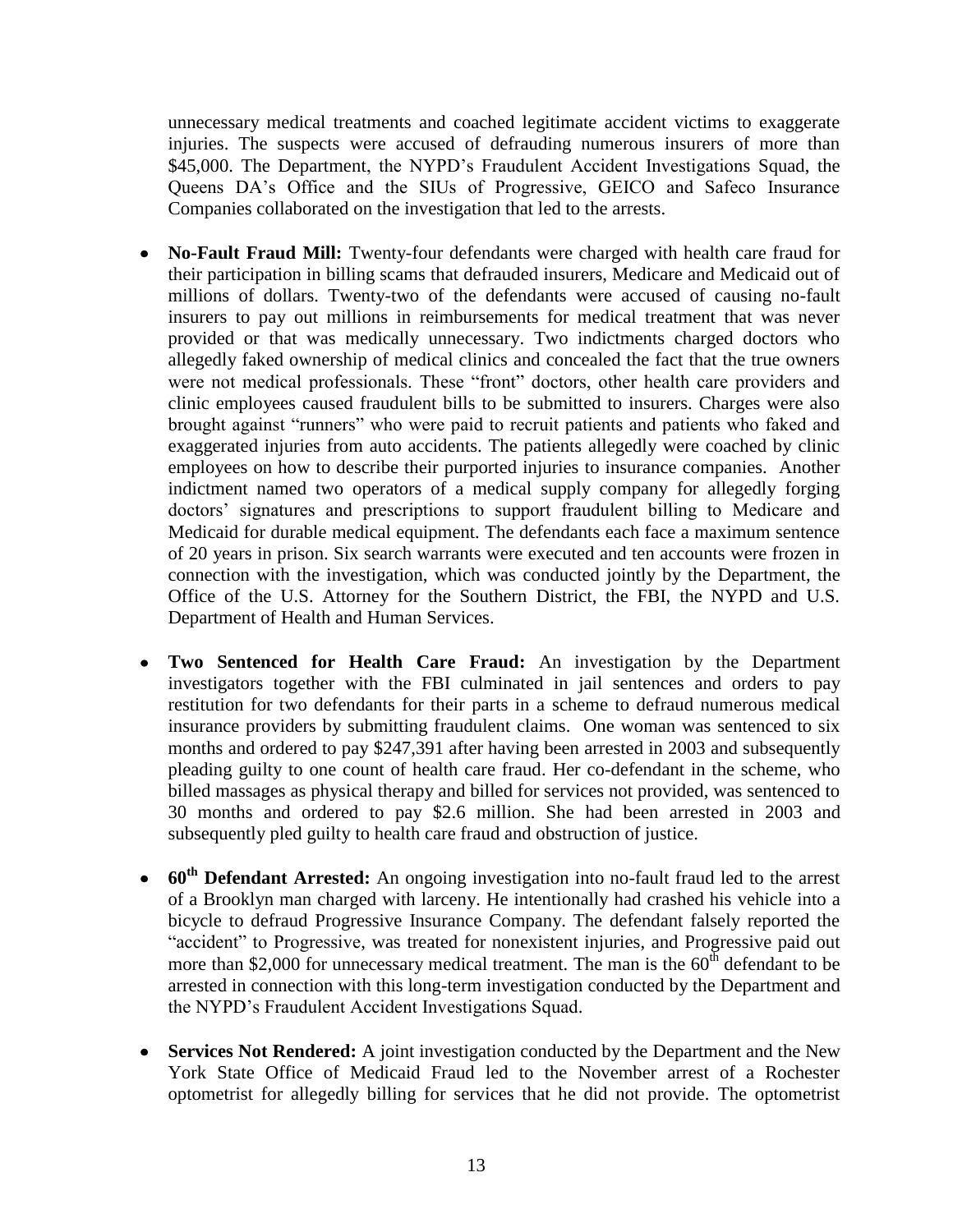fraudulently obtained \$36,752 from Excellus Health Plan and \$3,946 from Medicaid. Investigators learned that he was a salaried employee at an eye-care center who was not authorized to submit bills to insurers. When interviewed, the defendant confessed to submitting the fraudulent claims.

**Fraudulent Claims:** A Long Island business owner purchased a health plan from Oxford Insurance Company for himself and his sister, who was listed on documents submitted to Oxford as an employee of her brother's company. Oxford paid \$130,000 in medical bills for the sister; however, the sister admitted that she was not an employee when she was interviewed by the investigations from the Department and the Suffolk County DA's Office. The business owner was arrested and charged with insurance fraud.

## **B. Continuing Education/Training**

The Department's investigative staff members routinely attend career development seminars and training programs to increase their proficiency in investigative procedures, use of Department/industry/law enforcement databases as investigative tools, and problem-solving techniques in order to stay current with emerging developments in the area of health insurance fraud.

During 2011, Bureau staff took advantage of many of the educational opportunities offered by the New York Anti-Car Theft and Fraud Association, the New York Prosecutors Training Institute and the New York State Division of Criminal Justice Services, among others.

## **C. Outreach Program**

The Training Officer of the FFCPD's Frauds Buireau and other members of the investigative staff provided training for local police and fire units, prosecutors, insurers and community groups throughout the year. The Bureau provided training to 31 groups that included 2,388 participants during 2011, as detailed in the following table: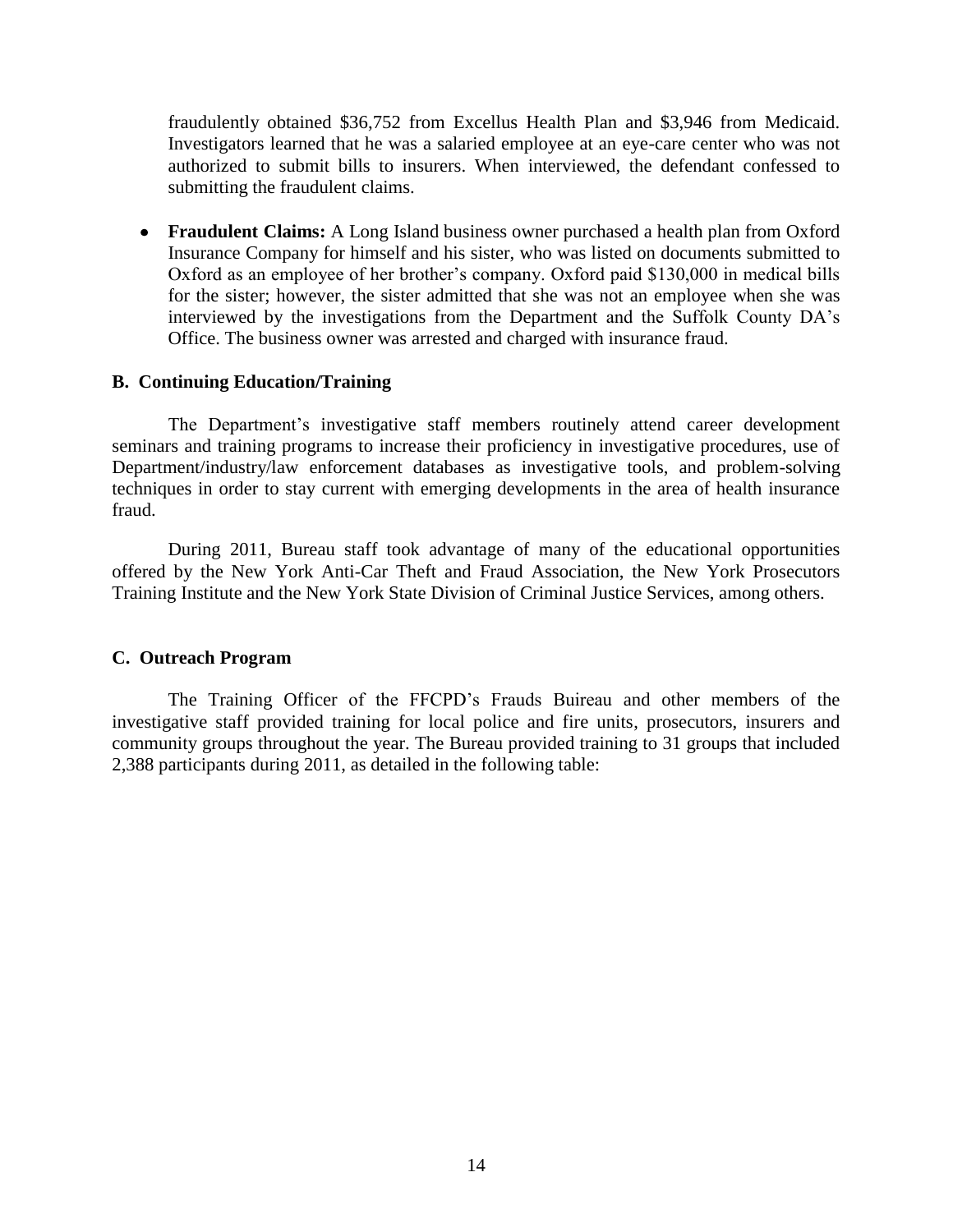# **Insurance Frauds Bureau 2011 Outreach Program Insurers, Law Enforcement and Community Groups**

|               |                                                           |                            | <b>Number</b><br><b>of</b> |
|---------------|-----------------------------------------------------------|----------------------------|----------------------------|
| <b>Date</b>   | Group                                                     | Location                   | <b>Attendees</b>           |
| 01/20/11      | <b>Office for the Aging (Caseworkers)</b>                 | Hauppauge, NY              | 23                         |
| 01/28/11      | NYS Office of Fire Prevention & Control Montour Falls, NY |                            | 12                         |
| 02/24/11      | <b>Albany Police Department (Auto Unit)</b>               | Albany, NY                 | 30                         |
| 03/03/11      | <b>Preferred Mutual Insurance Company</b>                 | <b>New Berlin, NY</b>      | <b>16</b>                  |
| 03/09/11      | <b>Nassau Cty. Dept. of Sr. Citizen Affairs</b>           | Merrick, NY                | 35                         |
| 03/14/11      | NYS Office of Fire Prevention & Control Montour Falls, NY |                            | 25                         |
| 03/22/11      | Delaware Cty. Dept. of Emergency Svcs.                    |                            |                            |
|               | (Fire Investigation Unit)                                 | Delhi, NY                  | 15                         |
| 04/08/11      | <b>Co-op City Senior Center</b>                           | <b>Bronx, NY</b>           | 50                         |
| 04/26/11      | <b>NAIC International Fellows Program</b>                 |                            |                            |
|               | (Fellow)                                                  | <b>New York, NY</b>        | 1                          |
| 04/28/11      | <b>NYS Special Investigations Unit</b>                    | Saratoga, NY               | <b>100</b>                 |
| 05/06/11      | <b>Westchester County Police Academy</b><br>(Recruits)    | Valhalla, NY               | 68                         |
| 05/05/11      | <b>NYS Assn. of Self-Insured Counties</b>                 | Saratoga, NY               | 50                         |
| 05/05/11      | <b>NY Prosecutor's Training Institute</b>                 | <b>Brooklyn, NY</b>        | <b>100</b>                 |
| 05/06/11      | <b>Westchester County Police Academy</b><br>(Recruits)    | Valhalla, NY               | 15                         |
| 05/11/11      | <b>Broome County Bank Security Officers</b>               | <b>Binghamton, NY</b>      | 9                          |
| 06/04/11      | <b>Port Washington Senior Center</b>                      | Port Washington, NY        | 26                         |
| 06/06/11      | <b>New York State Insurance Department</b>                | <b>New York, NY</b>        | 28                         |
| 06/13/11      | NYS Office of Fire Prevention & Control Montour Falls, NY |                            | 20                         |
| 06/22/11      | <b>Liberty Mutual Insurance Company</b>                   | <b>Syracuse, NY</b>        | 38                         |
| 06/24/11      | <b>Delegation from Thailand</b>                           | <b>New York, NY</b>        | 4                          |
| 07/14/11      | <b>Port Washington Senior Center</b>                      | <b>Port Washington, NY</b> | 9                          |
| 07/21/11      | <b>CCNS Bayside Senior Center</b>                         | <b>Bayside, NY</b>         | 70                         |
| 07/26/11      | <b>McNeil and Company</b>                                 | <b>Cortland, NY</b>        | 15                         |
| 08/17/11      | <b>Hereford Insurance Company</b>                         | Long Island City, NY       | 101                        |
| 08/25/11      | <b>Young Israel of Midwood Senior Center</b>              | <b>Brooklyn, NY</b>        | 30                         |
| 09/14/11      | <b>NYSID Examiner Trainees</b>                            | New York, NY               | 27                         |
| 12/08/11      | <b>Westchester County Police Academy</b><br>(Recruits)    | Valhalla, NY               | 31                         |
| 12/13/11      | <b>NYPD Police Academy (Recruits)</b>                     | New York, NY               | 640                        |
| 12/15/11      | <b>NYPD Police Academy (Recruits)</b>                     | New York, NY               | 240                        |
| 12/19/11      | <b>NYPD Police Academy (Recruits)</b>                     | <b>New York, NY</b>        | <b>200</b>                 |
| 12/21/11      | <b>NYPD Police Academy (Recruits)</b>                     | New York, NY               | 360                        |
| <b>TOTALS</b> | <b>GROUPS 31</b>                                          | <b>PARTICIPANTS</b>        | 2,388                      |